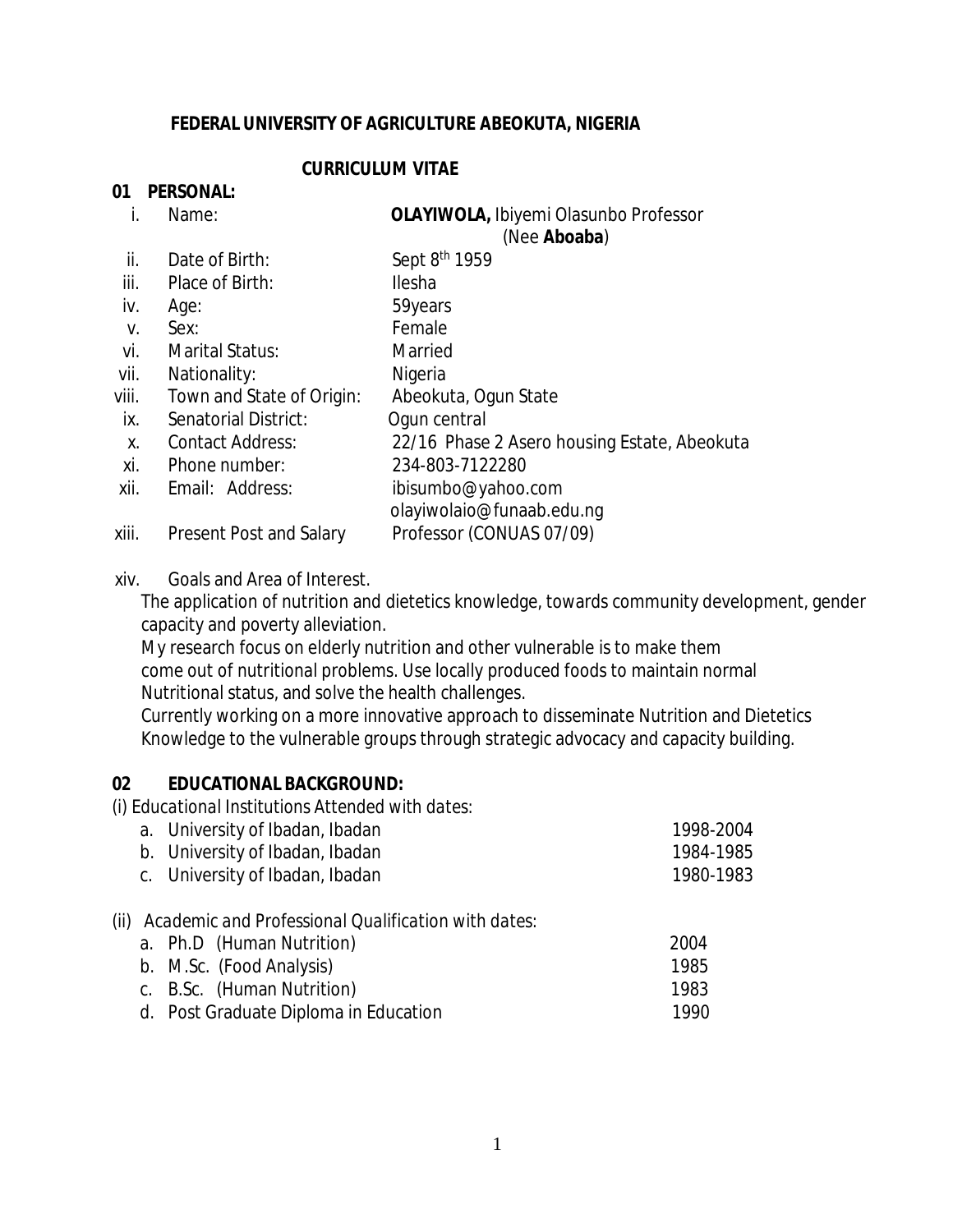## (iii) Scholarship/Grants

| a.<br>b. | CIDA (Canadian International Development Authority)<br>USG/NIGERIA-UNAAB PEPFAR (Co-investigator)<br>Consultant to PATH (Programme in Assessment of | 2002<br>2006-2007 |
|----------|-----------------------------------------------------------------------------------------------------------------------------------------------------|-------------------|
| C.       | Health Technology): Formative research for IYCN                                                                                                     | 2008-2010         |
| d.       | AAU Africa Food Crop Development (Co-investigator)                                                                                                  | 2009-2011         |
|          | e. TETfund /Institute of food security research                                                                                                     |                   |
|          | and rural development IFSERAR (Team Leader)                                                                                                         | 2010-2011         |
| 03       | <b>WORK EXPERIENCE:</b>                                                                                                                             |                   |
|          |                                                                                                                                                     |                   |
| İ.       | Teaching at Federal College of Education                                                                                                            | 1985-1999         |
| ii.      | Federal University of Agriculture Abeokuta, Nigeria                                                                                                 | 1999- Till Date   |
| iii.     | Visitor at Department of Community Health,                                                                                                          |                   |
|          | <b>Faculty of Clinical sciences</b>                                                                                                                 |                   |
|          | College of Health Sciences, OAU                                                                                                                     | 2011-2012         |
| iv       | Acting Head of Department Nutrition and Dietetics                                                                                                   |                   |
|          | Federal University of Agriculture, Abeokuta                                                                                                         | 2006-2010;        |

## **Teaching Load Assignment in Nutrition and Dietetics Courses at FUNAAB**

 Human Nutrition, Food analysis, Clinical Nutrition, Community nutrition International Nutrition, Nutrition Education and Diet therapy.

## **Summary of Research Project Supervision 2003-Till Date**

| Programme |                                         | <b>Level of Supervision</b> | No of students |
|-----------|-----------------------------------------|-----------------------------|----------------|
| i.        | Undergraduate (Nutrition and Dietetics) | Major                       | 150            |
| ii.       | Post Graduate Diploma                   | Major<br>$\prime$           | 25             |
| iii.      | M.Sc. Nutrition and Dietetics           | Major<br>$^{\prime}$        | 15             |
| iv.       | <b>Phd Nutrition and Dietetics</b>      | Major<br>$\prime$           | 9              |
| V.        | M.Sc. Nutrition and Dietetics           | Co supervisor               | 10             |
| vi.       | <b>Phd Nutrition and Dietetics</b>      | Co supervisor               | 5              |
| vii.      | M.Sc. Food Science and Technology       | Co supervisor               | 8              |
| viii.     | M.Sc. Nutritional Biochemistry          | Co Supervisor               | 5              |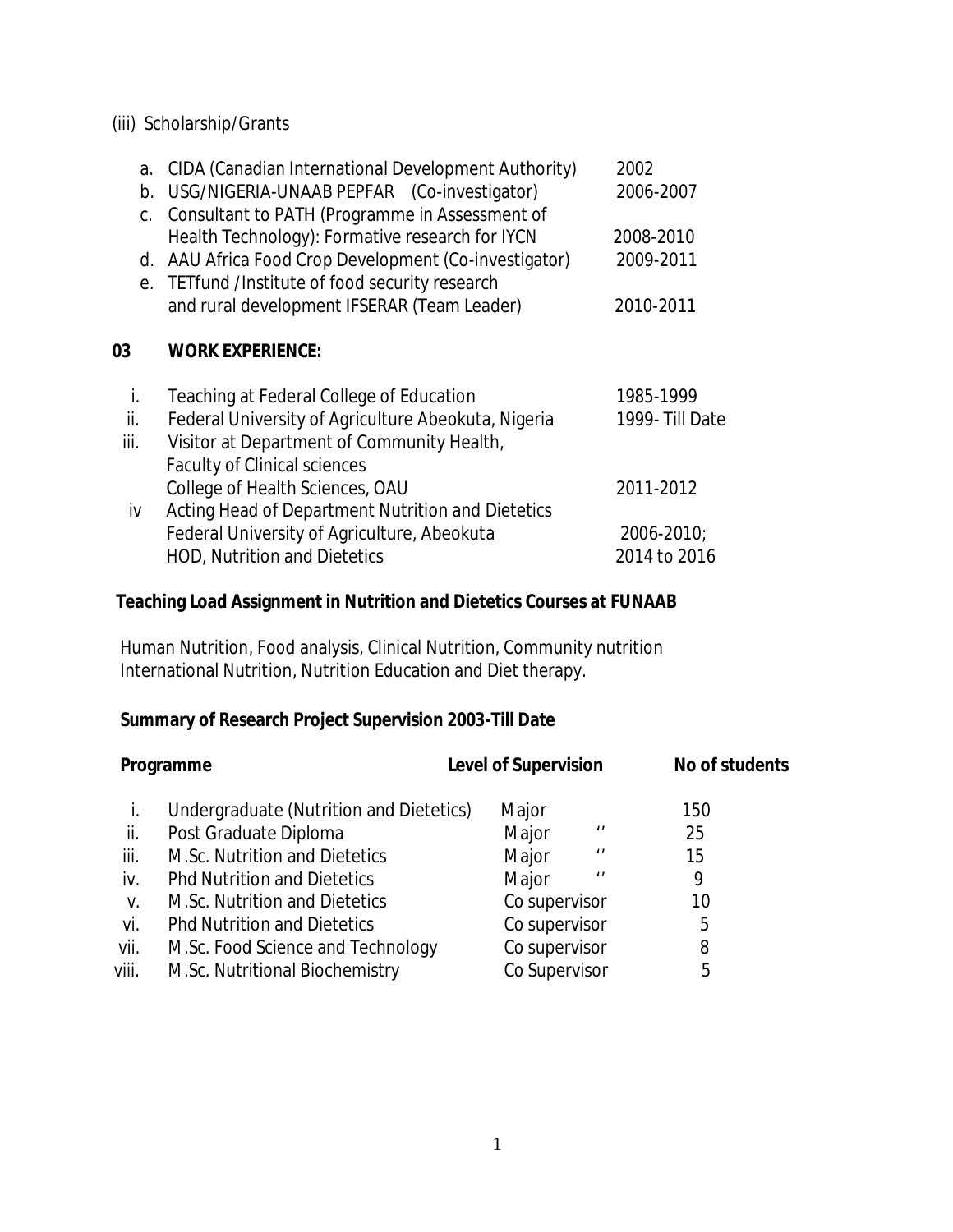## **04 A. SPECIAL ASSIGNMENTS WITHIN UNIVERSITY COMMUNITY**

| i.   | Member of Senate, FUNAAB                                                                                         | 2006- Till Date                           |
|------|------------------------------------------------------------------------------------------------------------------|-------------------------------------------|
| ii.  | Member College Board of studies COLFHEC, FUNAAB                                                                  | 2011-Till Date                            |
| iii. | Member, University Publication Committee                                                                         | 2011- Till Date                           |
| iv.  | Member of Board of Studies COLAMRUD, FUNAAB                                                                      | 2005-2010                                 |
| V.   | Member Adhoc Committee for Reorganization of                                                                     |                                           |
|      | University Committee Terms of Reference                                                                          | 2007                                      |
| vi.  | Member Accreditation Panel NUC Nigeria                                                                           | 2009-Till date                            |
|      | 4. B. CONSULTANCY IN HUMAN NUTRITION:<br>1. Assistance Coordinator US/PEPFAR/UNAAB. Awareness                    |                                           |
|      | and Prevention of HIV in Nigeria University Campus                                                               | 2005-2007                                 |
|      | 2. Resource person to UNICEF Nutrition Intervention Programmes<br>3. Consultant to PATH (Programme in Assessment | 2008-2011; 2014-17                        |
|      | of Health Technology).                                                                                           | 2009-2010                                 |
|      | 4. Assistance Coordinator on Nigeria food Composition Data                                                       | 2015-2017                                 |
|      | 5. Consultant to Ogun state on Food and Nutrition Policy<br>6. National University Commission Accreditation Team | 2010-14, 2017-till date<br>2009-till date |
|      |                                                                                                                  |                                           |

## **05 TRAINING PROGRAMMES /WORKSHOPS /TECHNICAL MEETINGS 2012-2019**

- i Update on Technical meeting of Ogun state Committee on Food and Nutrition on Ogun state 2019-2023 Costed Nutrition Strategic Work plan Development meeting Feb. 2019
- **ii** Technical meeting of Ogun state committee on food and Nutrition on Ogun state 2018-2022 Costed Nutrition Strategic work plan Development meeting 2-7 TH OCT. 2017
- **iii** Technical meeting for Academia and Health workers on Multi-sectorial Approach of scaling up Nutrition in Nigeria. Edo state Nigeria July 2017
- vi Advocacy and Dissemination meeting for Professionals and Relevant bodies on IYCF Practices, International code on marketing of BMS,& National Policy on Food and Nutrition 6-9 Sept 2017
- v Ogun state 2018-2022 Costed Nutrition Strategic work plan Development meeting 2-7 TH OCT. 2017
- vi Technical Meeting on Nigeria Food Composition Table March 4 2016, University of Ibadan.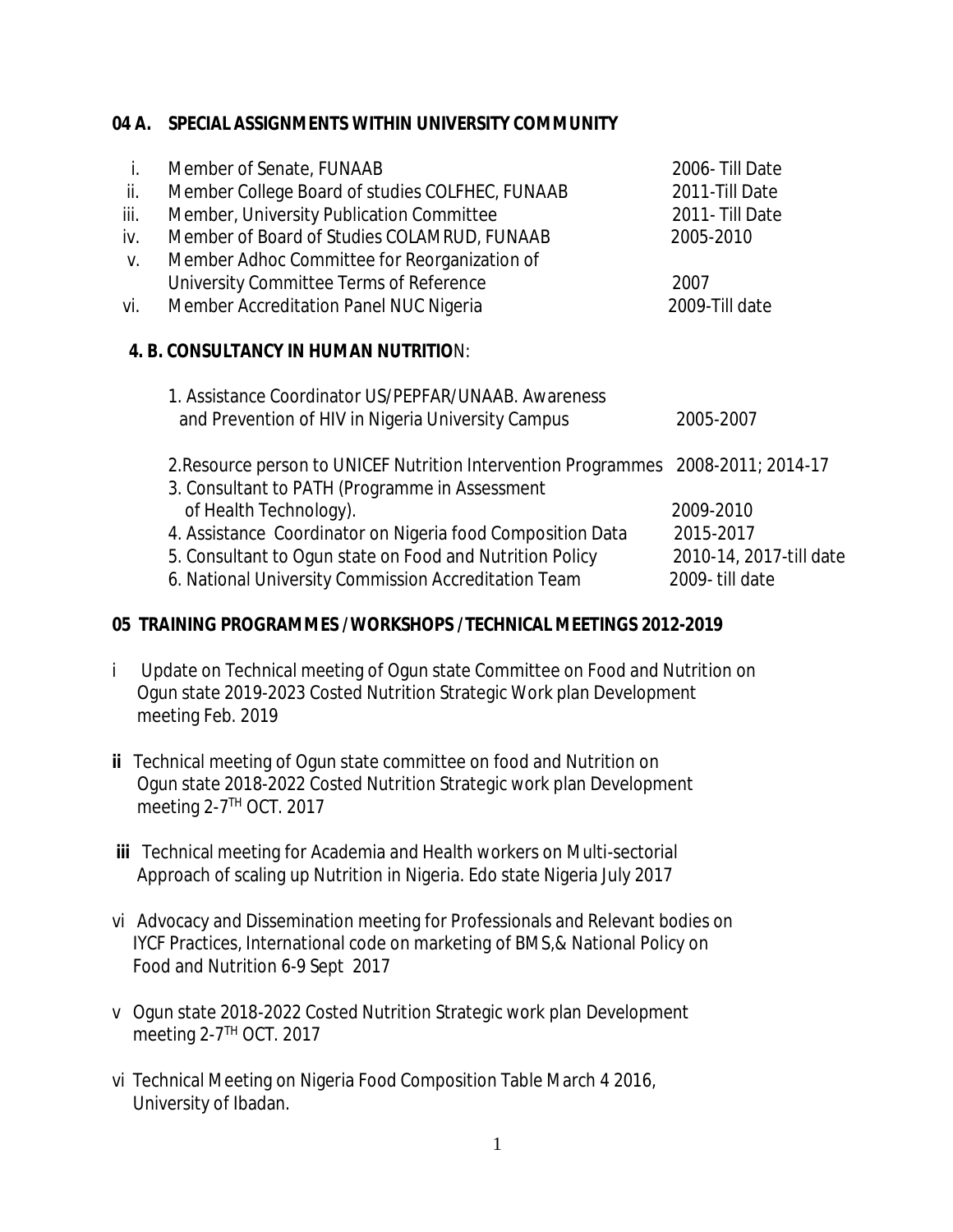- vii Training workshop on effective nutrition education for Africa 2015, Accra, Ghana
- viii Training workshop for National working Group on Harmonization of Food Composition Data for Nigeria, Dec. 2- 5, 2013.University of Ibadan.
- ix Training Workshop on food fortification and Entrepreneurship .By WAAFoST in collaboration with ITA and DFID. Held at **Dakar Senegal**. 14 – 16 Feb 2011

## **06 COMMENDATIONS**

- i. Oyo State National Youth Service Corps Special letter of Commendation (1984).
- ii. Commendation by University Vice chancellor for Devotion to Service (2006)

## **07. MEMBERSHIP OF PROFESSIONAL BODIES**

Nutrition Society of Nigeria (NSN) International Union of Nutrition Science (IUNS) Information Technology and Nutrition Africa. (ITANA) Nigerian Institute for Training and Development (NITAD) Nigerian Institute of Food Science and Technology (NIFST) America Gerontological Society (AGS) International Union of Nutritional Sciences (IUNS) West Africa Food Scientist (Waafost) Federation of African Nutrition Science (FANUS)

#### **08 RESEARCH INTEREST**

#### **Research Completed:**

| <i>i</i> Child's Growth, Exclusive Breastfeeding and Institutional capacity<br>of Primary Health Care in Ogun state, Nigeria                                      | 2011-17   |
|-------------------------------------------------------------------------------------------------------------------------------------------------------------------|-----------|
| ii Nutritional Surveillance and Food Composition Studies<br>in funaab extension communities                                                                       | 2010-2017 |
| iii African Food Crop Development for Optimum Nutritional Qualities. 2008-2011<br>iv Formative research to improve maternal and newborn care in Nigeria 2008-2009 |           |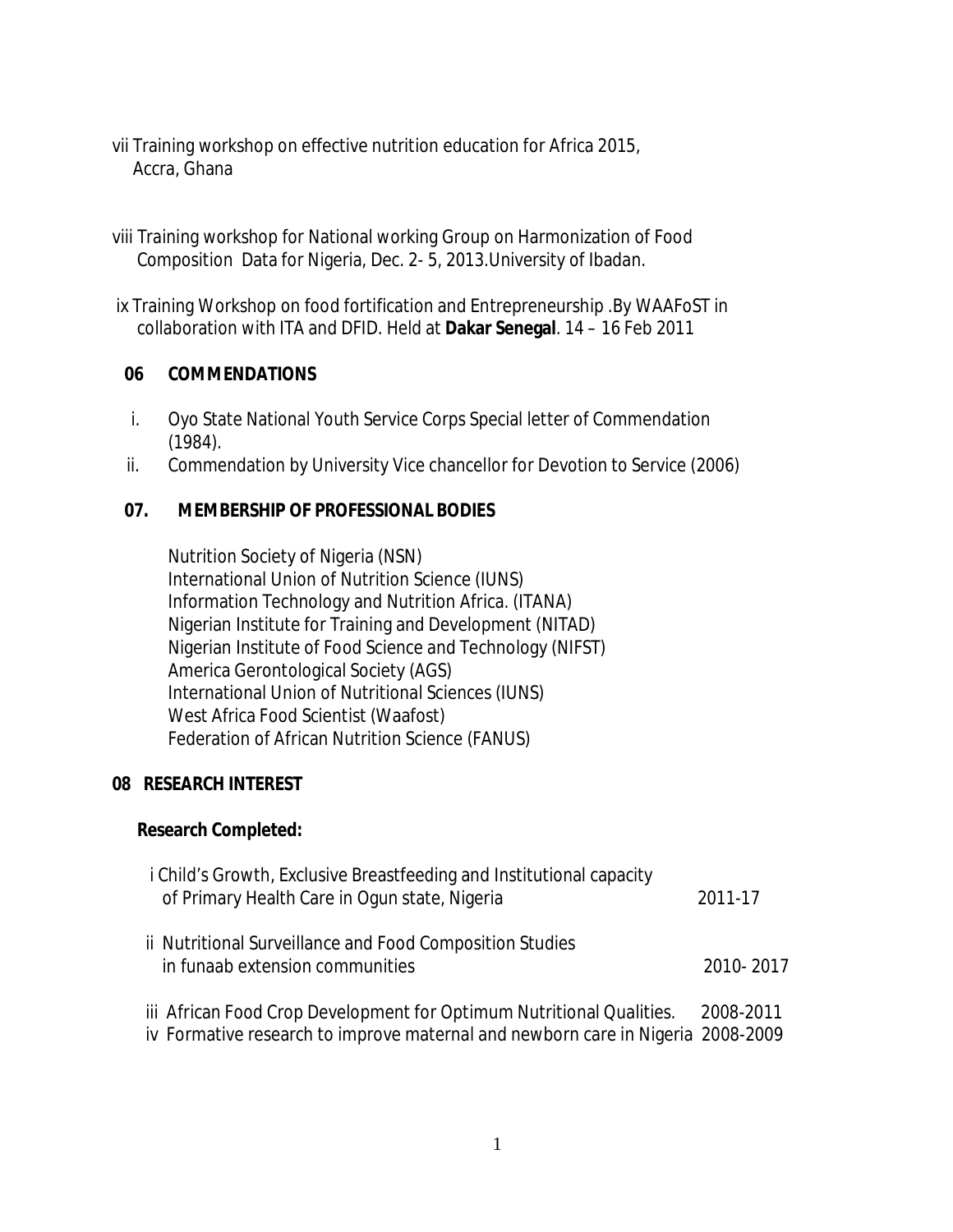## **Research in Progress:**

| <i>i</i> Awareness and Nutritional value of organic food products                                                        | 2016-date      |
|--------------------------------------------------------------------------------------------------------------------------|----------------|
| ii Nutrition and Agriculture interphase: An Advocacy for<br>Nutrition Centre at the Universities of Agriculture, Nigeria | 2017-till date |

iii Development of Nutrition education Modules for Health Professionals 2017- till date

## **09 PUBLICATIONS**

#### **A. Dissertation and Thesis**

- i. Aboaba, I.O. (2004): Assessment of Nutritional status of the Elderly in Ogun State, Nigeria. Ph.D. Thesis, University of Ibadan.
- ii. Aboaba, I.O. (1985): Calcium, Magnesium and Oxalic acid content of some Nigerian Foods and Beverages. M. Sc. Dissertation. University of Ibadan.
- iii. Aboaba, I.O. (1983): Chemical and Biological Evaluation of some Nigerian Biscuit Types. B. Sc. Dissertation. University of Ibadan.

## **B. Articles in Learned Journals in Prints (Olayiwola, nee Aboaba)**

- 1 Samson Ayo Deji<sup>1</sup>, Ibiyemi Olasunbo Olayiwola<sup>2</sup>, Oyewole Temitope Omolola,<sup>3</sup> et al 2019. A cross sectional study on Breast feeding and complementary feeding practices among lactating mothers in Ile Ife, Nigeria. Volume 7, Issue 4,. Available, [www.globalscientificjournal.com](http://www.globalscientificjournal.com)
- 2. Adeniran AA; ho Mogaji; AA Aladesida; **IO Olayiwola;** AS Oluwole et.al 2017 Schistosomiasis intestinal helminthiasis and nutritional status among preschool aged children in sub-urban communities of Abeokuta, Southwest, Nigeria. BMC research notes, 10: (1): 637. Available online at<https://www.biomedcentral.com>
- 3. Senbanjo, IO; **Olayiwola, IO; A**folabi, WAO. (2016) Dietary Practices and Nutritional Status of Under-five Children in Rural and Urban Communities of Lagos state,Nigeria. Nigerian Medical Journal 57: 307-313. Published by Nigerian Medical Association. Available online.at <http://www.nigeriamedj.com>
- 4.Habibat Adedotun, Abdul-Rasaq A. Adebowale, **Ibiyemi O. Olayiwola**, Taofik A., Shittu & Lateef O. Sanni (2015) Production and Quality Evaluation of Noodles From Sweet Potato Starch, Journal of Culinary Science & Technology, 13:1, 79-93, DOI: 10.1080/15428052.2014.952479 Published Tarloy and Francis UK
- 5.Afolabi WAO, **Olayiwola** IO, Sanni SA and Oyawoye O. (2015).Nutrient intake and Nutritional Status of the Aged in low income areas of South west Nigeria. Jn of Aging Research and Clinical Practice. 4:1: 65-72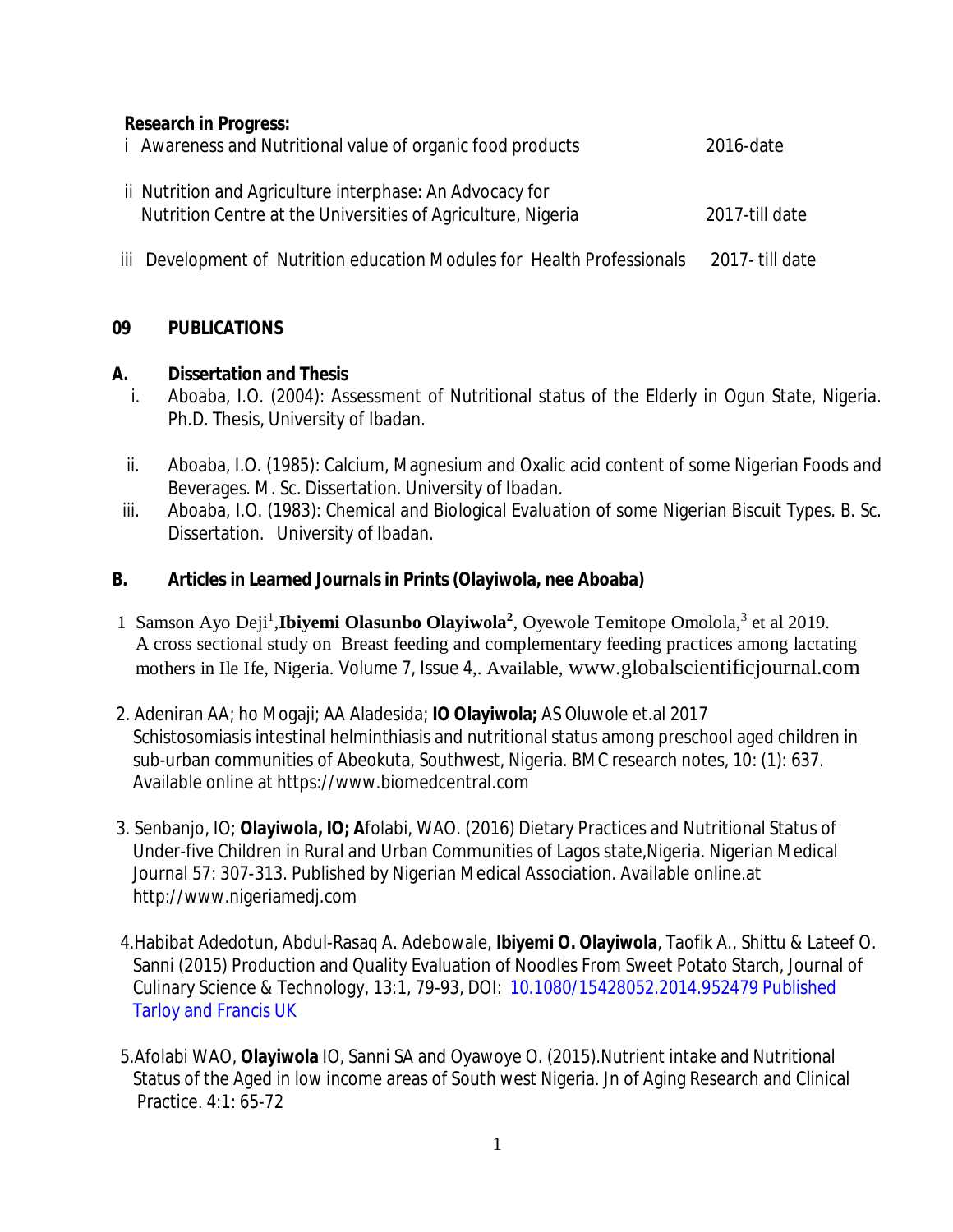- 6 Olusola Funmilayo Sotunde, Silifat Ajoke Sanni, Oluseye Olusegun Onabanjo,  **Ibiyemi O. Olayiwola**, Mure Agbonlahor (2014). A retrospective study of the health profile of neonates of mothers with anemia in pregnancy and pregnancy induced hypertension in Lagos, Nigeria. *Journal of Public Health in Africa* Vol 5, No 2 DOI: 10.4081/jphia.2014.286
	- *7 S. A. Deji,* **I. O. Olayiwola** *and G. T. Fadupin 2014.* Assessment of nutritional status of a group of hypertensive patients attending tertiary healthcare facilities in Nigeria.The East African Medical Jn.19:3:99-112
	- 8 Afolabi WAO, **Olayiwola, IO**., Sanni SA., and Oyawole 2014. Nutrient intake and Nutritional Status of Aged in low Income Areas of Southwest. Journal of Aging Research and Clinical Practice 4:1:66- 72.
	- 9 **Olayiwola, I. O.,** Fadupin, G. T., Agbato, S. O. and Soyewo, D. O. (2013): Serum Cholesterol, Dietary Pattern and Fiber of a Group of Elderly Yoruba in Ibadan Nigeria. Journal of food and Nutritional Disorder. 2(3); 1-5: Published by SciTechnol <http://dx.doi.org/10.4172/2324-> 9323.1000115. *USA.*
	- 10 **Olayiwola, I. O.,** Fadupin, G. T. and Agbato, S. O. (2013): Lipid Profile and nutritional Status of a Group of Yoruba Elderly in Ibadan Nigeria. *Nigeria Journal of Nutritional Sciences*. 34 (1); 73-79. Published by Nutrition Society of Nigeria.
	- 11 **Olayiwola, I. O**.,Olarewaju C.A.,Adelekan, D. A. and Arigbede M. (2013):Demographic Characteristics and Dietary Pattern of the Elderly in Ondo State, Nigeria. *British Journal of Medicine & Medical Research.* 3 (4); 2173 2188. Delhi.
	- 12 **Olayiwola, I. O***.,* Afolabi, W. A. O.*,* Tijani, A. and Eniolorunda, *T.( 2013):* Educational Attainment Functional Capacity and Disability in Elderly: The Situation in Nigeria. *International Journal of Educational Research. 1(5)1-10.Published by* Contemporary Research Centre. (CRC) **Australia**
	- 13 **Olayiwola, I. O. and** Deji, S. A.(2013)*:* Health seeking behaviour of a group of Elderly in Ile Ife*. Journal of Community Medicine and Health Education 3:5:DOI. Available online at http:www.omics/ Published by OMICS USA.*
- 14 **Olayiwola, I. O.,** Akinhanmi, J. and, Onabanjo, O. O. (2013): Health and Nutritional Status of Retirees Residence in Abeokuta, Nigeria. *International Journal of Food and Nutritional Sciences*. 2(3) 1-6. <http://.www.ijfans.> Published by International Institute of Food And Nutritional Sciences. India.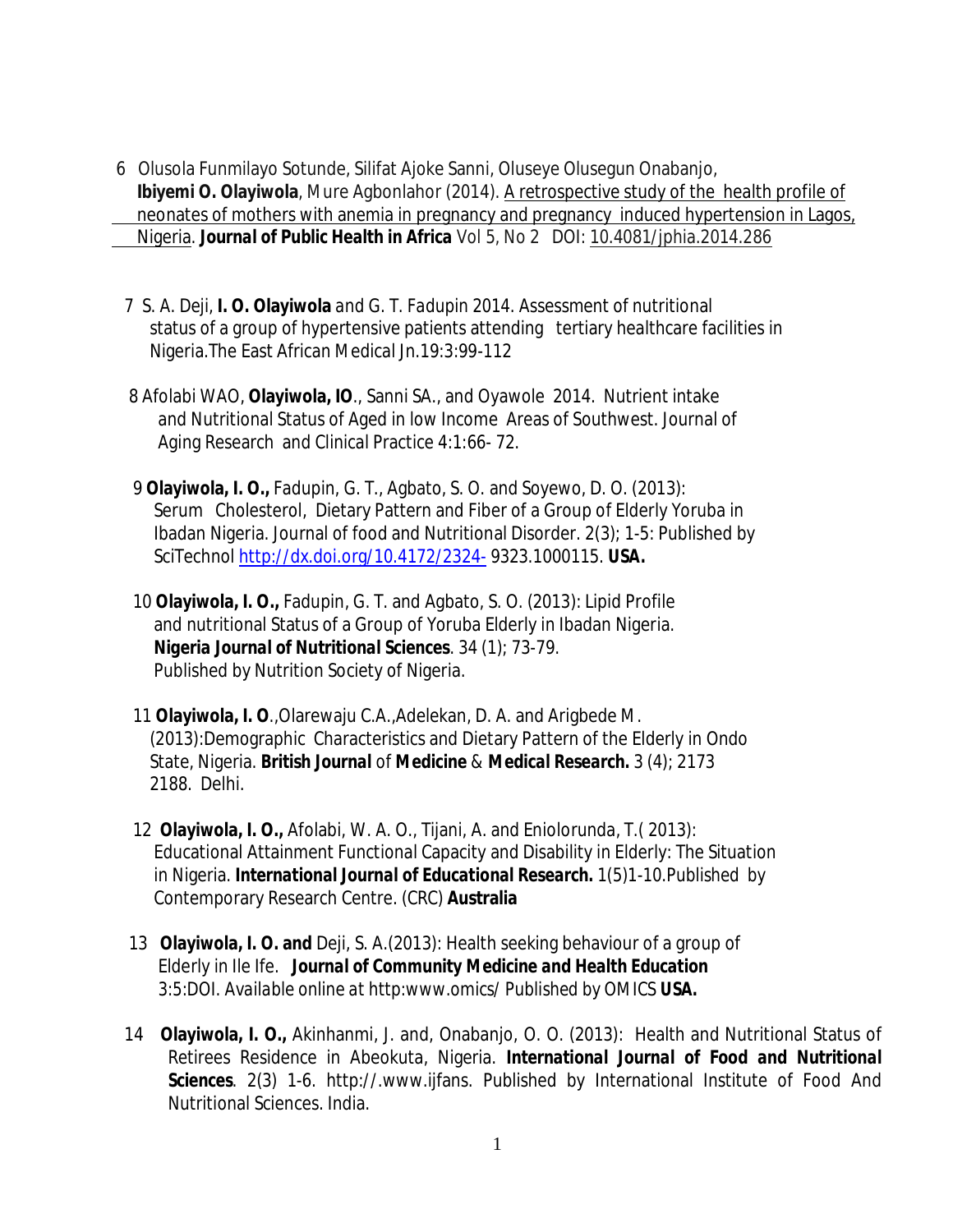- 15 Phorbee, **O. O., Olayiwola, I. O.** and Sanni, S. A. (**2013):** Bioavailability of Beta Carotene in Traditional Fermented, Roasted Granules, *Gari* from Bio- Fortified Cassava Roots. *Food and Nutrition Sciences*, 4, 1247-254**.** [\(http://www.scirp.org/journal/fns\)](http://www.scirp.org/journal/fns)) Published by Scientific Research U.S.A.
- 16 **Olayiwola, I. O.**, Olarewaju, C. A., Adelekan, D. A., Arigbede, M. and Afolabi W. A. O. (2013): Body Ailments Dietary Pattern and Nutritional Status of Elderly in Ondo State, Nigeria.*International Journal of Tropical Disease and Health*.3:4365-377. India.
- 17 **Olayiwola, I. O.,** Oganah, B. C., Ojo, T. G. and Akande, T. O. (2013): Knowledge of Population Ageing and Elderly Nutrition among Undergraduates in a Nigeria University. *International Journal of Education and Researc*h , 1 (8) 1-12. www.**ijer**n.com.Pub.Contemporary Research Centre. (CRC) **Australia.**
- 18 **Olayiwola, I. O**. Okhiria, A. O., Omoniyi, S. A, and Akinlade, A. R. (2013). Indigenous Food Consumption Pattern in Southwest Nigeria. *Journal of Hospitality Tourism and Home management.* 4:158-168.Published by Nigeria Association of Hospitality Tourism and Home Management.
- **19 Olayiwola, I. O.,** Akinfenwa, V. O., Oguntonna, C. R. B, Sanni, S. A., Onabanjo, O. O. and Afolabi, W. A. O. (2013). Phytonutrient, Antioxidant and Mineral composition of some wild fruits in Southwest Nigeria. *Nigeria food Journal*. 31 (2) 33- 40 Published by NIFST.
- 20 Rotimi, S. O, **Olayiwola, I. O.,** Ademuyiwa, O. and Adamson, I. (2013): *Improvement of diabetic dyslipemia by legumes in experimental rats.* **African Journal of Agriculture, Nutrition and Development.** *13(2); 7607-7623. Pub. African Scholarly Science Communication Trust. Kenya*
- 21 *Olayiwola, I. O., Folaranmi. F., Adebowale, A. A.,* Onabanjo, O. O., Sanni, S. A., and Afolabi, W. A. O*. (2013): Chemical Mineral composition and sensory acceptability of cocoyam-based recipes enriched with cowpeas flour. Journal of Food Science and Nutrition 1(3);228-234. Published by Wiley*. USA
- 22 Idowu, M. A., Omoniyi, S. A., Henshaw, F. O. and **Olayiwola, I. O.** (2013): Sensory Acceptability of Partially Defatted Dikanut (*Irvingia gabonensis*) Flour in "Ogbono" Soup. *Journal of Culinary Science & Technology* 11(4) ; 3346-355. Published by Taylor & Francis. UK.
- 23 Afolabi, W. A. O.,Towobola, S. K., Oguntona, C. R. B. and **Olayiwola, I. O**. (2013): Pattern of fast foods consumption to nutrient intake of Nigerian University students.*International Journal of Educational Research. 1(5);1-10.* Contemporary Research Centre. (CRC) **Australia.**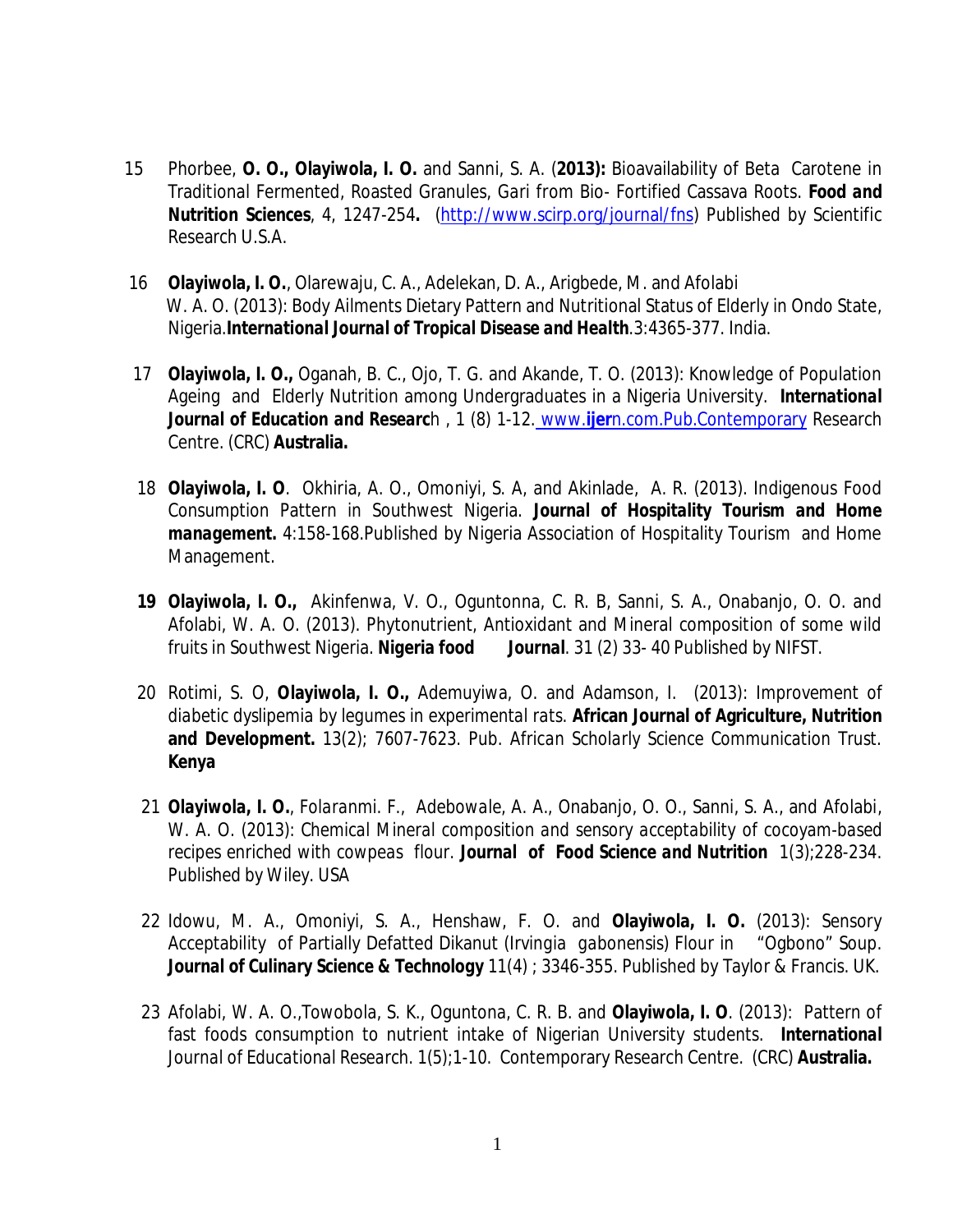- 24 Senbanjo, I. O., **Olayiwola, I. O**., Afolabi, W. A. O. and Comfort, O. (2013): Maternal and child under- nutrition in rural and urban communities of Lagos state, Nigeria: the relationship and risk factors. *BMC Research Notes* 6:286 doi:10.1186/1756-0500. Published by BioMed Central.http:www.biomedcentral .com/1756.
- 25 Tijani, W. D., **Olayiwola, I. O.** and Oladeji, M. O. (2013): Exclusive Breastfeeding of babies with Low Birth Weight as a Correlate of Child Survival strategies in the University College Hospital, Ibadan, Nigeria. *International Journal of Educational Research.* 1:7: Online http/[:www.ijern.com](http://www.ijern.com) Published by Contemporary Research Centre. (CRC) **Australia.**
- 26**Olayiwola, I. O**., Oganah, B. C., Oguntona, C. R. B., Popoola, A. R., Sanni, S. A. and Sam-Wobo, S. O. (2012): Status of Aflatoxin and Anti Nutrient Content of some Standardized Maize-Based Dishes and Snacks Consumed in Nigeria. Discourse Journal of Agric and Food Science. 1(5)9- 18. Published by Institute of Information Resources.Available online at http:[/www.resjournals.org/JAFS.](http://www.resjournals.org/JAFS.) **Nigeria.**
- 27 **Olayiwola, I. O.,** Fadupin, G. T., Agbato, S. O. and Soyewo, D. O. (2012): Serum Micronutrient Status and Nutrient Intake of Elderly Yoruba people in Slum of Ibadan, Nigeria. *Public Health Nutrition*. 17:02:455-461. DOI:017/<http://journalcambridge.org/action.>Published by **Cambridge.Uk.**
- *28* **Olayiwola, I. O.**, Tijani, A., Oguntona, T., Oguntona, C. R. B. and Omisakin F. I. (2012): Female Civil Servants Micronutrient Status Hematocrit Level and Health Implication in Southwest Nigeria *International Journal of Health and Nutrition* 3(2); 6-11. Published by Academy Journals. Turkey**.**
- 29 Rotimi, O. A, **Olayiwola**, **I. O.,** Ademuyiwa, O. and E. A. Balogun *(*2012): Effects of Fibre-Enriched Diets on Tissue Lipid Profiles of msg Obese Rats *Food and Chemical Toxicology* 50:11:4062-4067.Published by **Elsevier.USA.**
- **30 Olayiwola, I. O**., Oganah, B. C.,Oguntona, C. R. B., Popoola, A. R., Sanni, S. A., Onabanjo, O. O., Afolabi, W. A. O. and Sam-Wobo, S. O. (2012): Consumption Pattern of Maize Based Dishes in Four Agro-Ecological Zones of Nigeria. *Journal of Agricultural Science and Environment*.12 (2) 45- 61.Published by Federal University of Agriculture, Abeokuta, Nigeria.
- 31 **Olayiwola, I. O.** and Okhiria, A. O. ( 2012): Evaluation of Iron, Zinc, Sodium and Phytate Content of some Indigenous Foods onsumed in Southwest Ni*geria*. *International Journal of Nutrition and food Science2; (10)available online at <http://dx.doi.org/10.4172/2155-9600> . Published by Omics – Life Science USA.*
- 32 Fadupin, G. T. and **Olayiwola, I. O. (2011):** Prevalence of Obesity among Adult Hypertensive Patients Attending the Lagos State Hospital, Ikeja South West Nigeria. *Nigeria Journal of*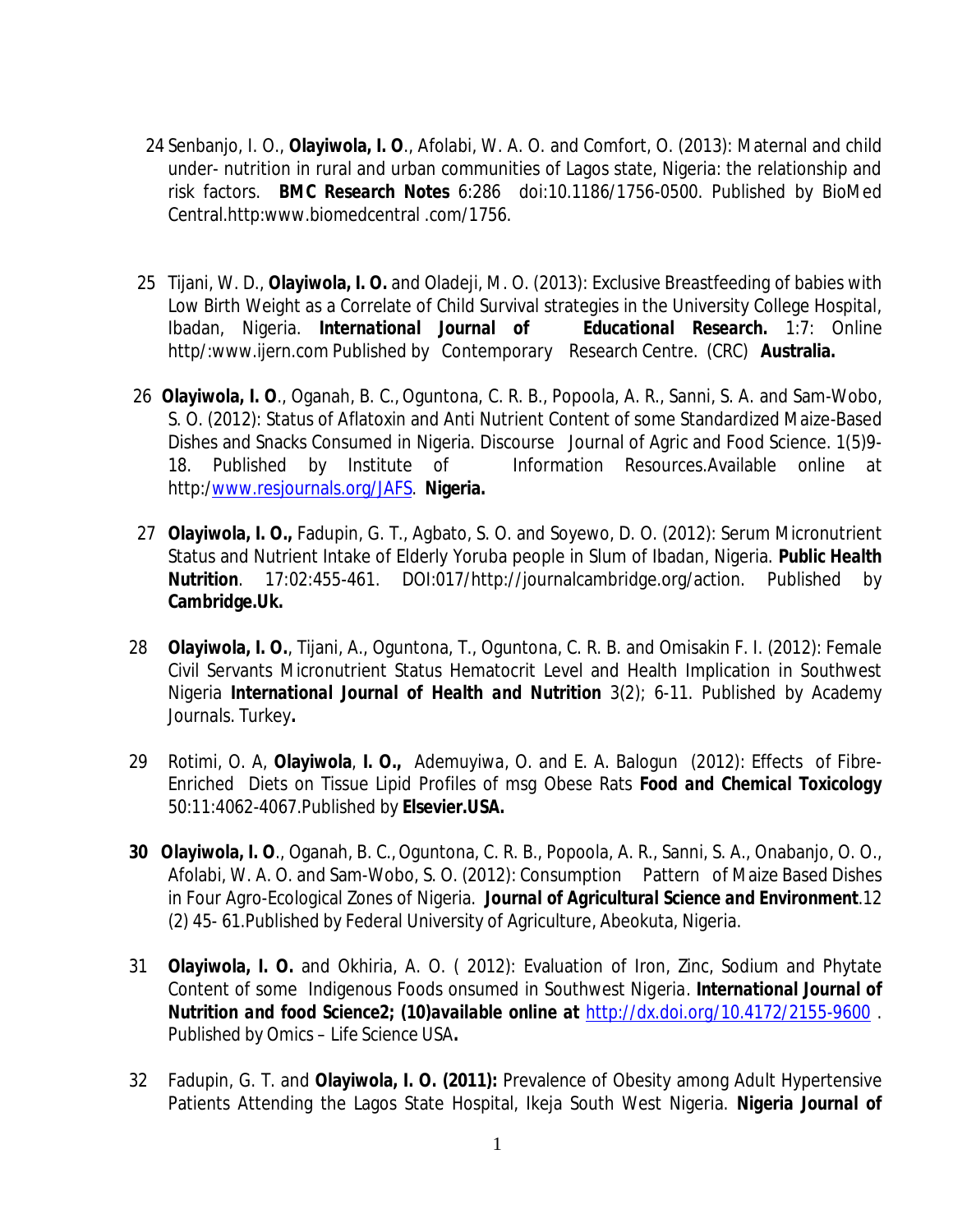*Nutritional Sciences*. 32(1);38-44 Published by Nutrition Society of Nigeria.

- 33 Bello, T. K., **Olayiwola, I. O.** and Agbon, C. O. (2011): Nutrient Intake and Health Status of HIV/AIDS Patient. *Nutrition and Food Science Journal. 41(5); 352-357.*Published by Emeralds, UK.
- **34** Bello, T. K, **Olayiwola, I. O.**, Agbon, C. O. and Sokoya, G. O. (2010). Assessment of Body Mass Index and Socio-Demographic Status Of the People Living with HIV/AIDS in Abeokuta. *Nigeria. Nigerian Journal of Nutritional Sciences***.** 31(2); 11-15. Published by the Nutrition Society of Nigeria.
- 35 Rotimi, S. O., **Olayiwola, I. O.**, Ademuyiwa, O. and Adamson, I. (2010): Inability of Legumes to Reverse Diabetic Induced Neuropathy in Rats despite Improvement in Blood Glucose and Antioxidant Status. *Journal of Medicinal Foods* 13 (1); 163–69 Published by Korean Society of Food Science and Nutrition.
- 36 **Olayiwola, I. O**., Fadupin, G. T. and Mafimidiwo, O. (2010): Nutritional Assessment of the Institutionalised Elderly in Nigeria: A case study of an Old People's Home in Yaba Lagos, Nigeria. *Middle East Journal of Age and Aging***.** 7(1); DOI available on line at http:[www.mejaa/site/mod.Open.](http://www.mejaa/site/mod.Open.) Pub. Middle East Longevity Institute.Tripoli Lebanon.
- 37 Abubakar, H. N., **Olayiwola,** I. O., Sanni, S. A. and Idowu, M. A. (2010): Chemical Composition of Sweet Potato (*Ipomea batatas Lam*) Dishes as Consumed in Kwara State Nigeria. *International food Research* Journal.17(4);11-16 <http://www.ifrj.upm.edu.Published>by Elsevier. USA.
- 38 **Olayiwola, I. O.** and Kolawole, A. O. (2008): Food Consumption Pattern and Energy Expenditure of Commercial Bus Drivers in the Abeokuta Metropolis. *Nigerian Journal of Nutritional Sciences*. 29 (2);1-8. Published by Nutrition Society of Nigeria**.**
- 39 Kusimo, O. O., Henshaw, F. O., **Olayiwola**, **I. O.** and Idowu, M. O. (2008): Chemical composition of Rice Cowpea flour blends and Sensory Attributes of Steamed Product. *Nigerian Journal of Nutritional Sciences*.29 (2); 45- 54 Published by Nutrition Society of Nigeria**.**
- 40 Sanni, S. A. Adebowale, A. A., **Olayiwola, I. O.** and B. Maziya-Dixon (2008): Chemical composition and Pasting Properties of Iron Fortified Maize Flour. *International Journal of Food Agriculture and Environment*. 6(3&4); 172- 175. Published by WFL. Finland.
- 41 Onabanjo, O. O., Maziya-Dixon, B., Oguntona, C. R. B. **Olayiwola**, **I. O.**, Oguntona, E. B. and Dixon, A. G. O. (2008): Iron Bioavailability and Utilization in Rats fed Cassava-Based Complementary Diets. *International Journal of Food Agriculture and Environment.*6(3&4); 210-214. Published by WFL. Finland**.**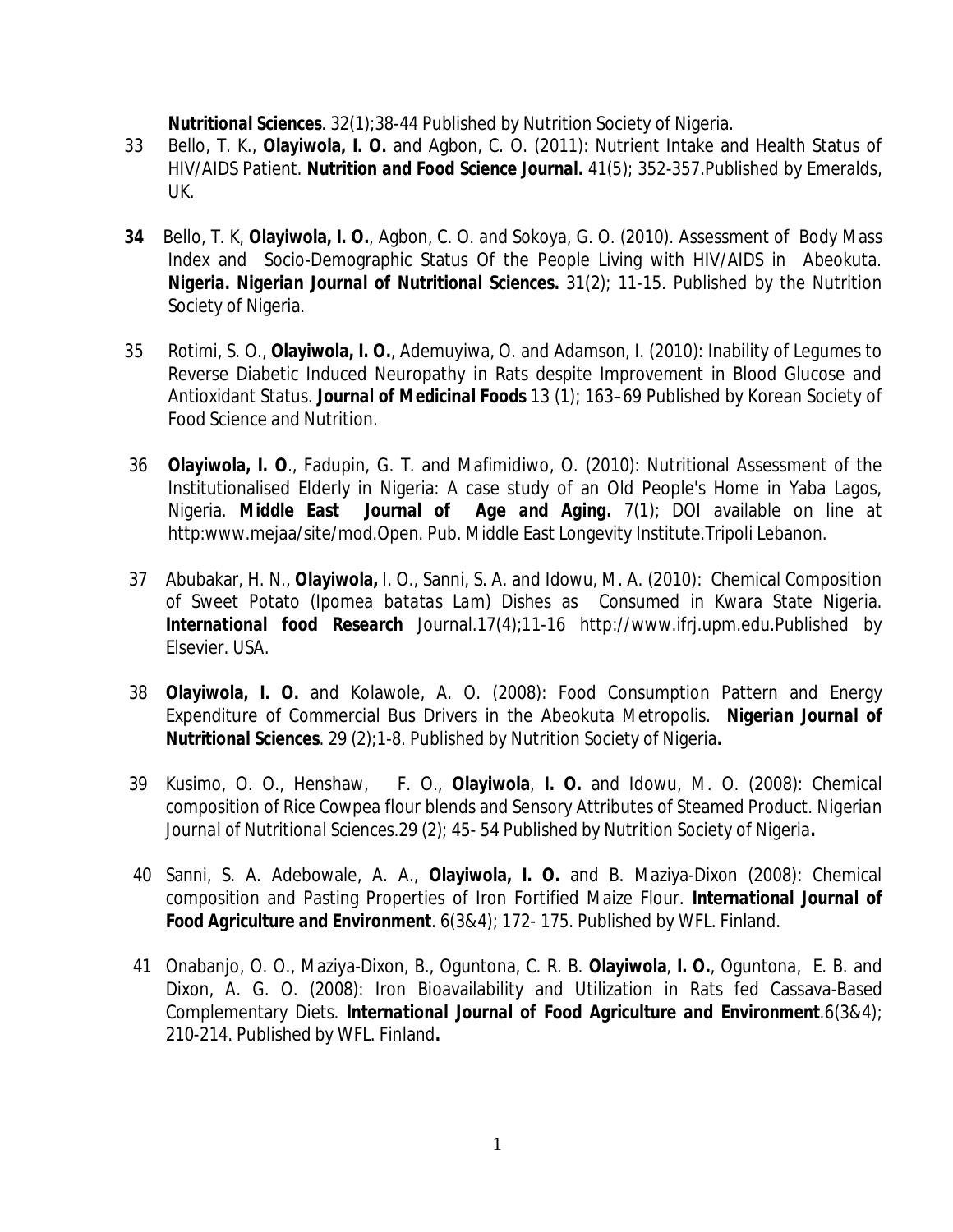- 42 Onabanjo, O. O., C. R. B. Oguntona, B. Maziya-Dixon and **I. O. Olayiwola (**2008): Nutritional Evaluation of Four Optimized Cassava-Based Complementary foods. *African Journal of Food Science: 2:136-142. Published by African Scholarly Science Communication Trust. Kenya.*
- 43 **Olayiwola, I. O.** (2008): Diet, Health and Socioeconomic status of Yoruba Elderly in Southwest Nigeria. *Journal of Nutrition*. 2:112-117.Published by **Bentham Science.com.UAE.**
- 44 Badmus, B. A., Oguntona, C. R. B. **Olayiwola**, I. O. and Afolabi, W. A. O. (2007): Nutritional Status and Perceived Health of Quaranic Schools Pupil in Jalingo Taraba State, Nigeria. *Nigeria Journal of Nutritional Sciences*. 28 (2);114-120. Published by Nutrition Society of Nigeria.
- 45 **Olayiwola,** I. O. (2007): Nutritional Assessment of some Elderly Farmers in Rural Areas of Ogun State, Nigeria. *International Journal of Agriculture. ASSET.* Series B. 6 (2); 1- 10. Published by UNAAB.
- 46 **Olayiwola,** I. O. and Bandipo, M. S. (2006): Nutrition and Child care Practices -The Situation in Nigeria. *West African Journal of Nursing*. 17(1); 21-27. Published by West Africa College of Nursing, Lagos.
- 47 **Olayiwola** I. O. and Ketiku, A. O. (2006): Sociodemographic and Nutritional Assessment of the Elderly Yorubas in Nigeria. *Asia Pacific Journal of Clinical Nutrition* .15(1); 95-101. Published by National Health Research Institute (NHRI) Australia.
- 48 **Olayiwola,** I. O., Olusanya, E. O and Ketiku, A. O. (2004): Nutritional Vulnerability, Food Habit and Anthropometric Indices of the Elderly in South west of Nigeria. *West Africa Journal of Food and Nutrition.*7 (1); 46-52. Published by Food Basket Foundation International, Nigeria.
- 49 **Aboaba,** I. O., Olusanya, E. O. and Ketiku, A. O. (2003): Environmental health and Nutritional Status of the Elderly in Ogun state, Nigeria. *Nigerian Journal of Nutritional Sciences.* 24: 1 – 3. Published by Nutrition Society of Nigeria.
- 50 **Aboaba,** I. O. (2000): Targeting Nigeria Women for Income Generation in the context of Household Economy and Nutritional status. *Journal of Home Economics Research.* 3:63-69. Published by Nigeria Home Economic Association.
- 51 **Aboaba,** I. O., Oyeleke F. O. and Edegbai, **B.** (1999): Breast feeding and Cultural Practices of Weaning among Mothers in Abeokuta South Local Government Area of Ogun State. *African Journal of Cross-cultural Psychology.* 1(1);5-7Published by Department of Health Education, University of Ibadan, Nigeria.
- 52 **Aboaba, I. O.** (1997): The Impact of Maternal Education on Child's Nutritional Status in Nigeria. *Nigerian Journal of Nutritional Sciences*. 18. (2); 42-46. Published by Nutrition Society of Nigeria.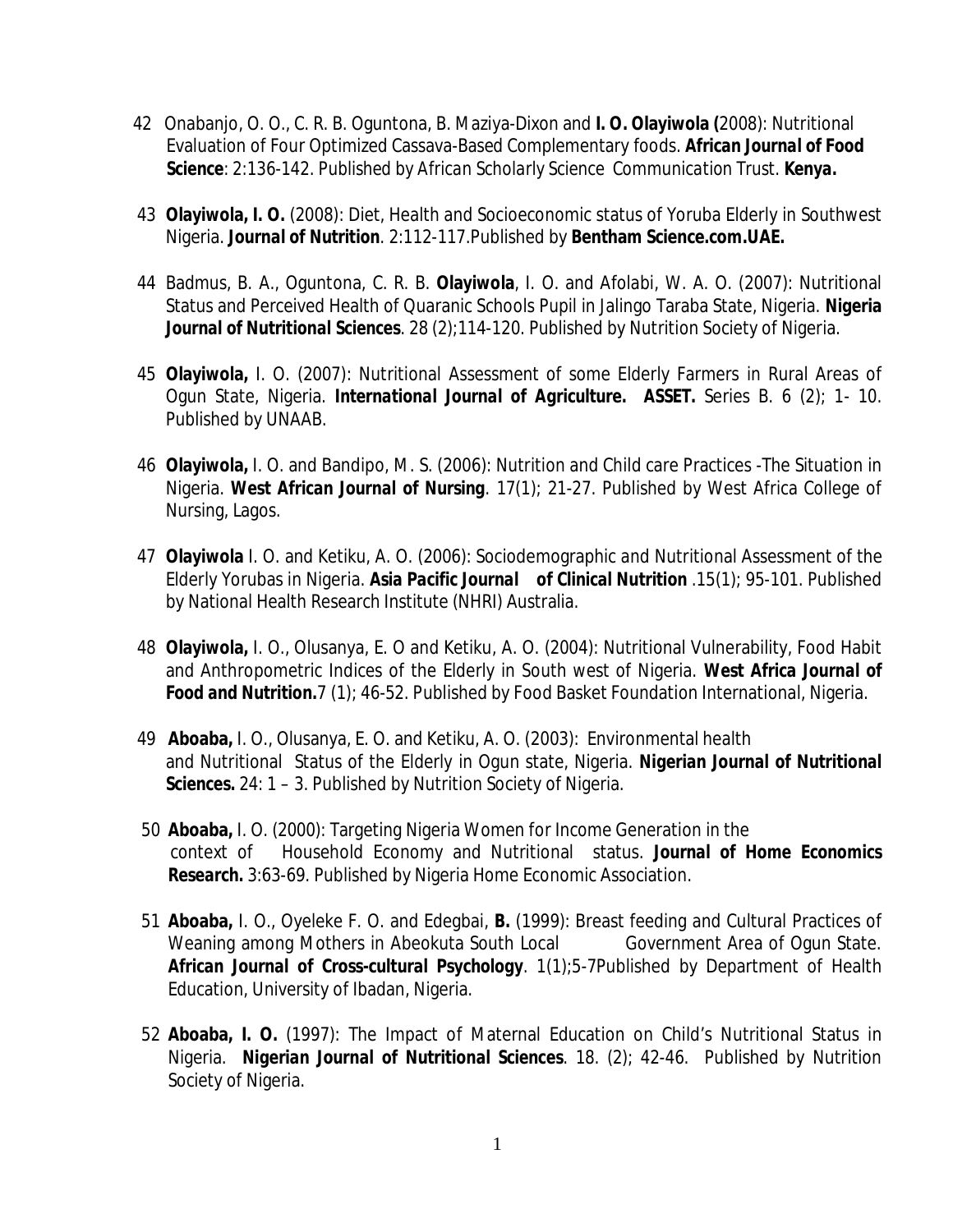53 **Aboaba, I. O.** and Ketiku, A.O. (1993): Calcium, Magnesium and Oxalic acid of Some Nigerian Foods and Beverages. *Nigerian Journal of Nutritional Sciences*.14(1&2); 45-48. Published by Nutrition Society of *Nigeria.* 

### **Paper already accepted for publication:**

 54 **Olayiwola, I. O.** and Fadupin, G. T. Elderly Coping Strategy for Food Security in Ogun State Nigeria. *Africa Journal of Biomedical Research.* Published by University of Ibadan.

#### **Articles in Referred Conference Proceedings (Note: Olayiwola is nee Aboaba)**

- 55 Akinlotan J.V, **Olayiwola I.O,** Ladokun A. O. and Sanni S.A 2016. **S**elected mineral content of composite cocoyam flour substituted with plantain **.** Proceedings of the 1<sup>st</sup> international conference on food science and human ecology and Selamat held at the International Conference center Funaab. 21-24th Nov, 2016.
- 56 Odukoya K.S**., Olayiwola I.O.,** Sanni S.A., Sobukola O.P. and Omoniyi S.A**. 2016. P**roximate and energy composition of laboratory prepared selected indigenous soups/dishes consumed in rural communities of south west nigeria. Proceedings of the  $1<sup>st</sup>$  international conference on food science and human ecology and Selamat held at the International Conference center Funaab. 21-24<sup>th</sup> Nov, 2016.
- **57.** Afolabi W.A.O; Akinbule O.O; Sanni S.A; Onabanjo O.O; **Olayiwola I.O**; Oladoyinbo C.A; Bolajoko O.O; Ogundipe G.T and Durosinmi O.J 2016. ontribution and consumption pattern of cassava and its products among under five and school children in funaab mandate communities. Proceedings of the 1<sup>st</sup> International conference on food science and human ecology and Selamat held at the International Conference center Funaab. 21-24<sup>th</sup> Nov, 2016.
- 58 **O**luseye O Onabanjo, **Ibiyemi O Olayiwola**, Wasiu AO Afolabi,Silifat A Sanni, Oladoyinbo C Adebukola, Olufunke Akinbule, Bolajoko, O. Opeyemi**. 2016. P**revalence of malnutrition and intestinal parasites in primary school children in Siun and Ofada, Ogun state, Nigeria. Proceedings of the 1<sup>st</sup> international conference on food science and human ecology and Selamat held at the International Conference center Funaab. 21-24<sup>th</sup> Nov, 2016.
- **59.** Utman-Akinhanmi Y.O, **Olayiwola IO.** Adelekan DA., et al 2015. Monosodium L. glutamate composition of meat based fast foods and digestibility of its protein in rats. Proceedings of the 44th Annual Conference of Institute of Dietetic in Nigeria. (IDN). Babcock University Ilishan, Ogun state. 10- 12<sup>th</sup> November 2015 Ed.
	- **60.** Afolabi WAO, Akhemonkhan OV., **Olayiwola, IO.,** Sanni SA., and O.Oyawoye(2013) Malnutrition among children with cerebral palsy in selected hospitals in southwest, Nigeria. Proceedings of the 42 Annual Conference and Scientific Meeting of Nutrition Society of Nigeria (NSN). Calabar 3-7 September 2013. Ed.
	- **61.Olayiwola, I. O.,** Adedeji, S., Adesina, O., Adekunbi, A., Ademosu, T. and Adesokan, T. (2012): Food Security and Nutritional Vulnerability of a group of elderly in Ile Ife, Nigeria. Appraisal Proceedings of the 42<sup>nd</sup> Annual Conference and Scientific Meeting of Nutrition Society ofNigeria (NSN). Folake Samuel and Henrietta, N. Enebong (Eds). 43-48. Published by NSN.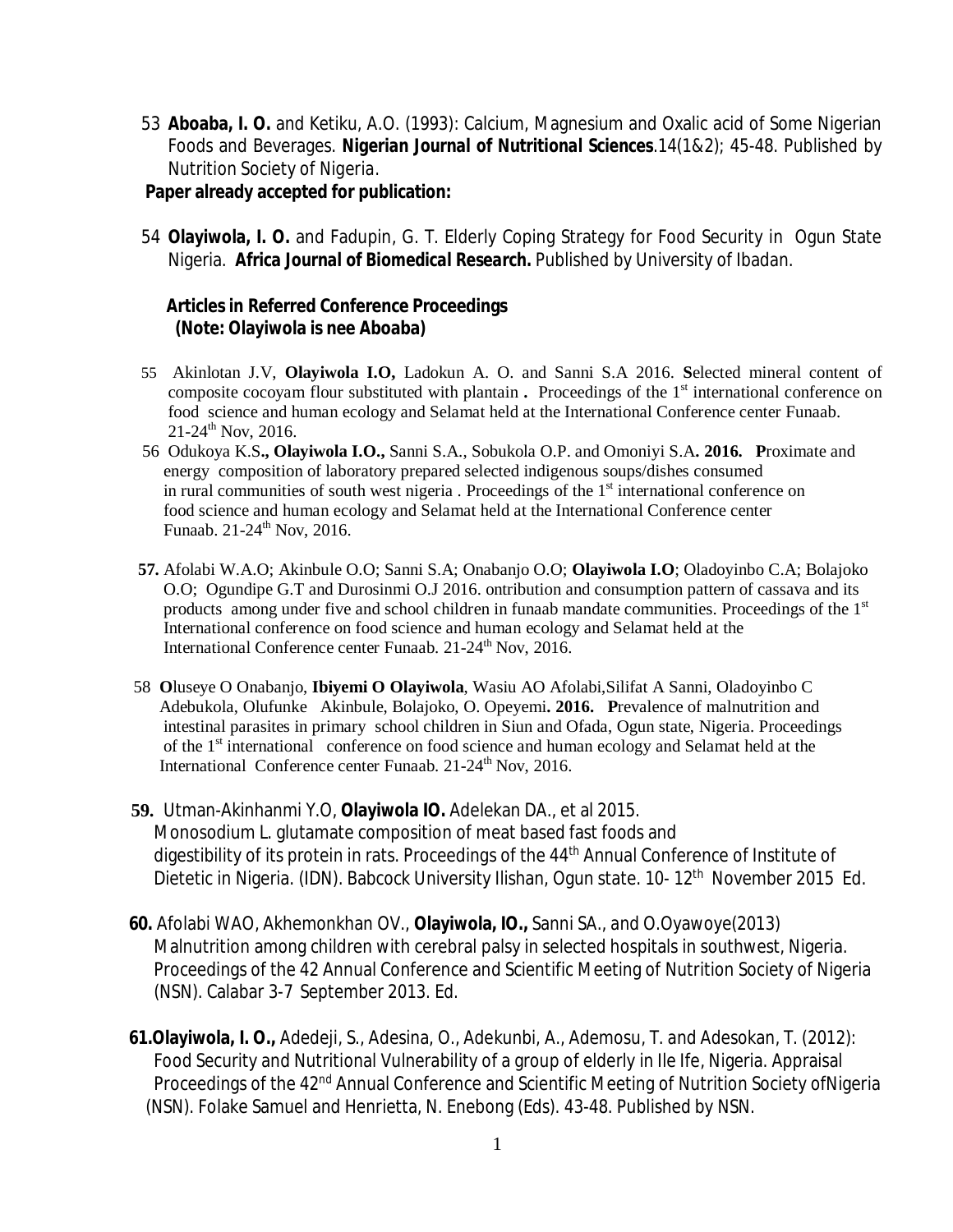- **62. Olayiwola, I. O.** and Okhiria, A.O. ( 2012): Micronutrient and Phytate Content of some indigenous food and dishes in South West Nigeria. Appraisal Proceedings of the 36th Annual Conference of the Nigerian Institute of food Science and Technology (NIFST) Oct15-19 2012. 311-313. Editor: Chima Igwe.
- **63. Olayiwola, I. O.**, Adedeji, S, and Odunbaku, S. O. ( 2012): Daily Activity Lifestyle and Food Consumption Pattern of a Group of Elderly in Ogun state. Appraisal Proceedings of the 36<sup>th</sup> Annual Conference of the Nigerian Institute of food Science and Technology (NIFST), Chima Igwe (Ed) 313-315. Published by NIFST.
- **64**. Oganah, B. C, **Olayiwola, I. O.** and Obiuweubi, E. S. (2012): Assessment of Nutritional Status of Female Secondary School Teachers in Alimosho Local Government Area of Lagos State, Nigeria. Appraisal Proceedings of the 36<sup>th</sup> Annual Conference of the Nigerian Institute of Food Science and Technology (NIFST) , Chima Igwe (Eds).304-305. Published by NIFST.
- 65. **Olayiwola, I. O.** and Oladejo, O. F. (2010). Acceptability and Nutritional Evaluation of soyyamflour/cowpea yamflour among Elderly Diabetes in Ibadan Nigeria. Appraisal Proceedings of 11th ISTRC- AB Symposium. RU. Okechukwu and P Ntawuruhunga (Eds). 584-586. Published by IITA.
- 66. Omoniyi, S. A., Idowu, M. A., Henshaw, F. O. and **Olayiwola, I. O**. (2009): Shelf Life of Partially Defatted Dikanut (Irvingia gabonensis) Flour. Appraisal Proceedings of 33<sup>rd</sup> Annual Conference of Nigeria Institute of Food Science and technology Iro nkama (Ed):330- 331. Published by NIFST
- 67. Omoniyi, S. A., Idowu, M. A., Henshaw, F. O. and **Olayiwola, I. O.** (2009): Sensory Qualities of Ogbono Soup Prepared from Partially Defatted Dikanut (Irvingia gabonensis) Flour. Appraisal Proceeding of 33rd Annual Conference of Nigeria Institute of Food Science and Technology **(NIFST)**: Ironkama. (Ed): 332-333. Published by NIFST
- 68 **Olayiwola, I. O.** and Pyne, A. (2006): Consumption Pattern and Nutritional Significance of Millet in Kaduna South Local Government Area. Appraisal Proceedings of of 37<sup>th</sup> Annual conference and Scientific meeting of Nutrition Society of Nigeria. Fanimo,OO and Olayiwola,IO., (Eds) : 120- 123. Published by NSN.
- 69 Henshaw, F. O., Jolaoso, A. A. and **Olayiwola, I. O.** 2006.In vivo Evaluation of Blood Sugar Raisin of Legumes and Non- Legume Carbohydrates Sources. Appraisal Proceedings of 37<sup>th</sup> Annual Conference and Scientific Meeting of **Nutrition Society of Nigeria (NSN)**. Fanimo, O. O. and Olayiwola, I. O., (Eds):83-86. Published by NSN.
- 70. **Olayiwola, I. O.** and Elesinmogun, E. O. (2004).Consumption Pattern and Nutritional Significance of Wild Fruit in Ogun state. An Appraisal Proceedings of 12th Annual Conference of **Environment and Behaviour Association of Nigeria**.(EBAN).(Eds) Adeofun, C. O., Oguntoke, O. and Akegbejo S. (Eds) .98-99. Published by EBAN.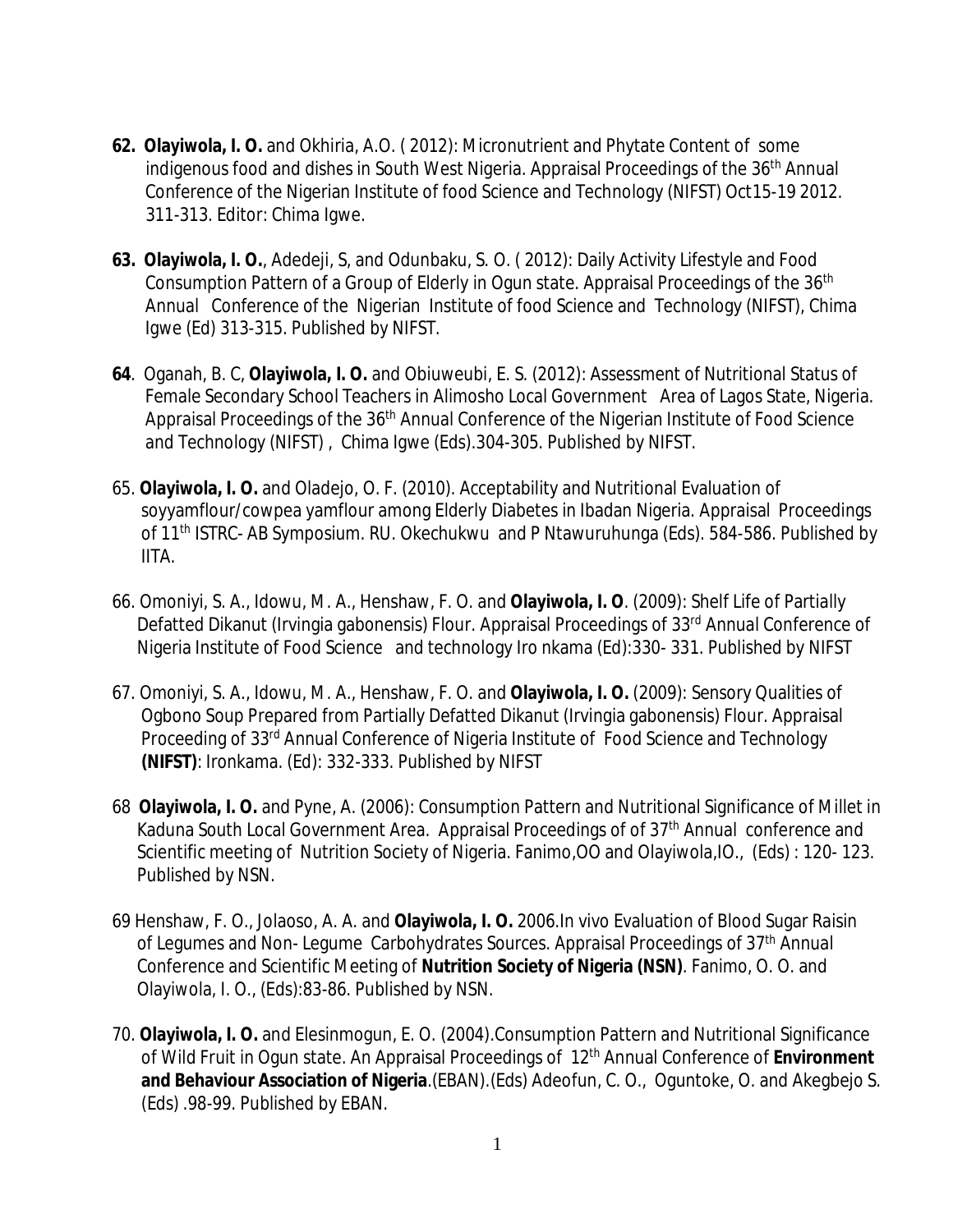- 71**. Aboaba, I. O**. (2002). Nigeria Women Access to Agricultural Inputs and their Role in Household Food and Nutrition Security. Appraisal Proceedings of 35<sup>th</sup> Annual Conference of the **Agricultural Society of Nigeria**. (ASN) Salako, FK, Lagoke STO, ABJ, Aina, (Eds). Published by ASN. 287-291.
- 72. **Aboaba, I. O**. and Olusanya, E. O. (2001): Food Habit and Health Status of Some Older Adult Living within the Traditional Setting of Egbaland. Conference Appraisal Proceedings of the 32nd Annual Conference of the **Nutrition Society of Nigeria. (NSN)**, Onimawo, I. A., Onigbinde.,A. O. and Iyawe, H. O. T. (Eds). 288- 290. Published by NSN.
- 73. **Aboaba I. O**. (1998): Nigeria Women in Food Production and the Implication to Child's Nutritional Status. An Appraisal Proceedings **Nigerian Society for Animal Production.** Silver Anniversary. (NSAP), Oduguwa, O. O., Fanimo EO,and Osinowo O. O. (Eds) 624-625. Published by NSAP

## **B. Technical Reports:**

- **74.Olayiwola, I. O.,** Sanni, L., Dipeolu, A., Idowu, M. A., Adebowale, A. A. Aiyelaagbe, I. O. O., Egunlety M. and Fomba S. (2009): Recommended curriculum for Nutrition and Dietetics in Tertiary Institutions (Universities) in West Africa, University of Agriculture, Abeokuta, Nigeria. AAU/MRCI/08/F07/P33 project pp 27. ISBN: 978-978-49396-7-6.
- 75. Aworh, O. C., Ogunmoyela, O.A. Okoruwa, A.O. Babajide J.M, Sanni, S.A, **Olayiwola, I.O** Sanni, L.O, Obadina, A.O, Adebowale, A.A., Ebuehi O.A.T., George, A. and Nd'iaye.F., I.G.Onimawo (2011). Food Fortification Training Manual. University of Agriculture, Abeokuta, Nigeria. AAU/MRCI Cycle 325-2010 Project.
- 76. Idowu, M. A., Adebowale, A. A., Sanni, L., Dipeolu, A., **Olayiwola, I. O.** Aiyelaagbe, I. O. O., Egunlety, M. and Fomba, S. (2009): Recommended curriculum for Food Science and Technology in Tertiary Institutions (Universities) in West Africa, University of Agriculture, Abeokuta, Nigeria. AAU/MRCI/08/F07/P33 project pp 35. ISBN: 978-978-49396-6-9.
- 77. Aiyelaagbe IOO., Sanni, L., Dipeolu, A., **Olayiwola, I.O.,** Adebowale, A. A., Egunlety M. and Fomba S. (2009): Recommended Curriculum for Organic Agriculture in Tertiary Institutions (Universities) in West Africa, University of Agriculture, Abeokuta, Nigeria. AAU/MRCI/08/F07/P33 project pp 35. ISBN: 978-978-49396-6-9.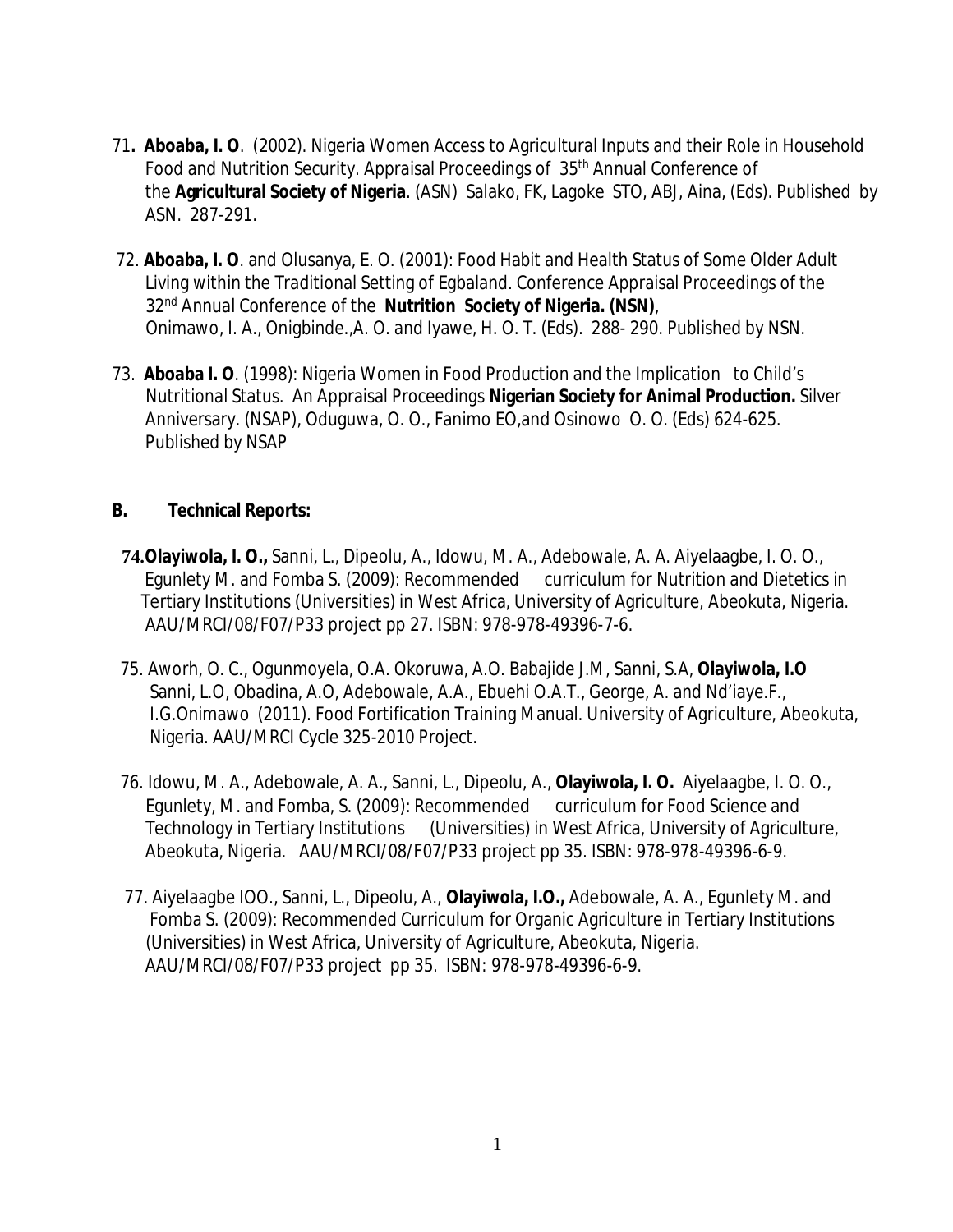## **10. MAJOR CONFERENCES ATTENDED WITH PAPERS READ:**

47<sup>th</sup> Annual General meeting and Scientific Conference of the Nutrition Society of Nigeria, held at University of Ibadan, Ibadan, Nigeria. 2017. **Paper:** Assessment of Nutritional Status and functional Capacity of the Elderly in Ibadan.

1<sup>st</sup> international conference on food science and human ecology and Selamat held at the International Conference center Funaab. 21-24th Nov, 2016. **Paper**. Selected mineral content of composite cocoyam flour substituted with plantain

67<sup>TH</sup> International conference of Gerontology Society of America 3<sup>rd</sup> - 9th nov 2014. at Convention center Washington DC, **USA**. Physical activity and Nutritional status of a group of elderly in Abeokuta, Nigeria

16th Triennial Symposium of International Conference on Root and Tubers **2012. Paper :** Mineral Composition and Acceptability of Cocoyam based Recipe enriched with Cowpea Flour. Federal University of Agriculture Abeokuta Nigeria. 2012 Sept 28-30.

36th Annual Conference of the Nigerian Institute of Food Science and Technology (NIFST) Oct 15-19 2012. Lagos. Nigeria. Paper : Daily Activity Life style and Food Consumption Pattern of a Group of Elderly in Ogun state.

**1 st** International Conference on Food Security and Health in Africa, University of Leeds **UK 2011. Paper:** Consumer Acceptability of Gari from Bio fortified Cassava Roots.

41<sup>st</sup> Annual Conference and Scientific Meeting of Nutrition Society of Nigeria. Sept 19<sup>th</sup> -22<sup>nd</sup> **2010**.Kaduna Nigeria. Paper: Prevalence of Anaemia among Pregnant Women attending Ante Natal Clinic of Federal Medical Centre Abeokuta. Ogun State Nigeria.

40th Annual Conference and Scientific Meeting of Nutrition Society of Nigeria. Oct. 19th -22nd **2009**. Akure. Nigeria. Paper: Vitamin Content of Foods served at the Old People's Homes Yaba Lagos.

8<sup>th</sup>International Conference on Wars and Conflicts in Africa. University of Texas. Austin, USA 2008. **Papers:** Nutritional Management of the Vulnerable of Wars and Conflicts in Africa.

8 th International Conference on Wars and Conflicts in Africa. University of **Texas. Austin, USA 2008. Papers:** Nutritional Problems among Refugees and Displaced Populations in Africa.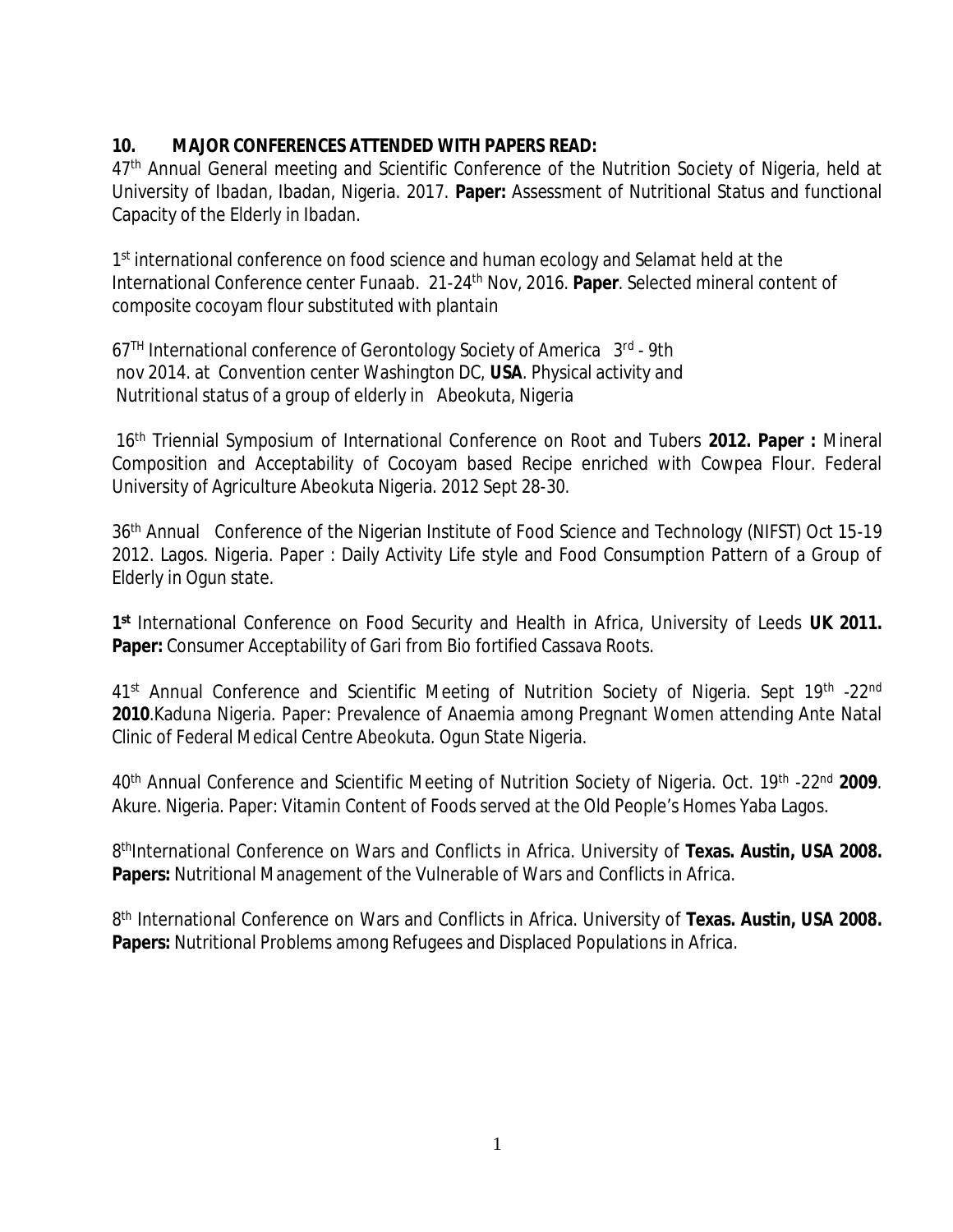# **11. INFORMATION ON FELLOWSHIP, MASTERS PROJECTS AND Ph. D THESIS:**

## **Extract of some Completed Thesis for Ph. D and Master Degree under my supervision.**

| <b>Title of Projects/Thesis</b>                                                                                                                                                     | <b>Students' Name</b>                                | <b>Date</b> | <b>Degree</b> | <b>Super</b><br><b>Vision</b> |
|-------------------------------------------------------------------------------------------------------------------------------------------------------------------------------------|------------------------------------------------------|-------------|---------------|-------------------------------|
| Comparative study of functional<br>Impairments, lipid<br>profile<br>and<br>micronutrient status of the elderly in<br>ljebu-ode Local Government area of<br>Ogun State, Nigeria      | <b>ADEBAYO</b><br>Yetunde                            | 2019        | Ph.D          | Major                         |
| Evaluation of knowledge, Attitude and<br>Practice of mothers and institutional<br>Capacity available in primary health<br>Care centers on exclusive<br>Breastfeeding in Ogun state. | <b>ADEBIYI Victoria</b><br>Olatunde                  | 2019        | Ph. D         | Major                         |
| Nutritional Evaluation and glycemic<br>Index of Meals produced<br>from cocoyam, plantain and cowpea<br>flour                                                                        | AKINLOTAN,<br>Jokotola<br>Victoria                   | 2017        | Ph.D          | Major                         |
| Nutrient composition and plasma lipid<br>response of rats fed pastry<br>based franchised fast foods                                                                                 | <b>UTHMAN-</b><br>AKINHANMI,<br>Olajumoke<br>Yewande | 2017        | Ph.D          | Major                         |
| Nutritive value Sensory Evaluation of<br>Standardized maize based dishes.                                                                                                           | OGANAH,<br><b>Beatrice Chinyem</b>                   | 2013        | Ph. D         | Major                         |
| Total Carotenoid content, Retention,<br>Bioavailability<br>and<br>consumer<br>acceptability of Gari from Bio-fortified<br>cassava roots.                                            | ONADIPE,<br>Olapeju<br><b>Busola</b>                 | 2011        | Ph. D         | Major                         |
| Evaluation<br><b>Nutritional</b><br>and<br>Standardisation of Indigenous dishes<br>for tourism development in Southwest<br>Nigeria                                                  | OKHIRIA,<br>Adebimpe<br>Olayemi.                     | 2010        | Ph. D         | Major                         |
| Maternal and Child Nutritional Status<br>of rural and urban areas of Lagos State.                                                                                                   | Sebanjo,<br>Idowu.<br>O                              | 2013        | M.Sc          | Major                         |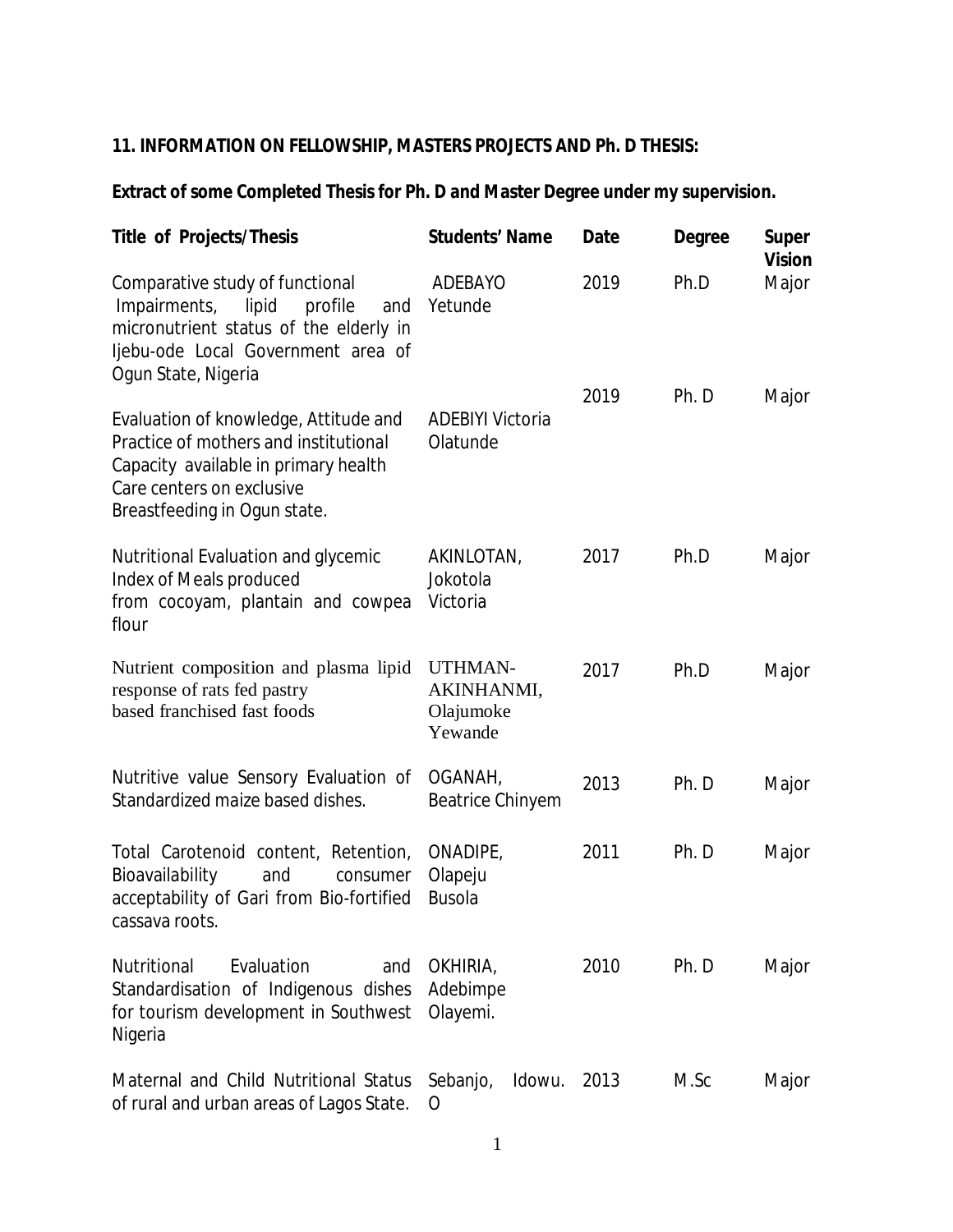| Assessment of nutritional status of<br>hospitalised<br>and<br>non-hospitalised<br>elderly in selected hospitals in Lagos<br>state.      | MOJEKWU,<br>Christy            | 2013 | M.Sc            | Major |
|-----------------------------------------------------------------------------------------------------------------------------------------|--------------------------------|------|-----------------|-------|
| Nutritional Status, Dietary Diversity<br>and Micronutrient adequacy of women<br>in childbearing age in Ondo state<br>Nigeria.           | OLADAPO,<br>Adenike<br>Adesola | 2012 | M.Sc            | Major |
| <b>Assessment of Nutritional status</b><br>of Stroke patients attending<br>Specialist Hospital in Ondo State.                           | AKINRINMADE<br>Remilekun       | 2012 | M.Sc            | Major |
| Micronutrients and nutritional status<br>of People living with HIV/AIDS in<br>Abeokuta, Nigeria.                                        | BELLO, Temitope<br>Kayode      | 2010 | M.Sc            | Major |
| 12. COMMUNITY SERVICES / EXTRA CURRICULAR ACTIVITIES<br>Member, Ogun state Committee on Food and Nutrition.                             |                                |      | 2009- Till Date |       |
| Resource person for UNICEF Maternal and New Child Health Week<br>(MNCHW) in Ogun state, Nigeria                                         |                                |      | 2014- Till Date |       |
| Co-coordinator of National working Group on Nigeria Food<br>Composition Data base: Development and Use.                                 |                                |      | 2013-17         |       |
| Chairperson 45 <sup>th</sup> Scientific Conference of Dietetic Association<br>and National workshop On Management of Acute malnutrition |                                |      | 2015            |       |
| External examiner Department of Hospitality Management and Home<br>Science Olabisi Onabanjo University Ogun state                       |                                |      | 2016-2019       |       |
| External Examiner, Department of Human Nutrition,<br>University of Ibadan, Nigeria                                                      |                                |      | 2009-2014       |       |
| External Examiner, Department of Nutrition and Family Studies,<br>Obafemi Awolowo University, Nigeria.                                  |                                |      | 2009-2014.      |       |
| Resource person for UNICEF Maternal and New Child Health Week<br>(MNCHW) in Osun state.                                                 |                                |      | 2010-2013       |       |
| External Examiner, Department of Dietetics, College of Allied<br>Health Sciences, University of Ghana, Korle Bu, Accra, Ghana.          |                                |      | 2009-2012       |       |